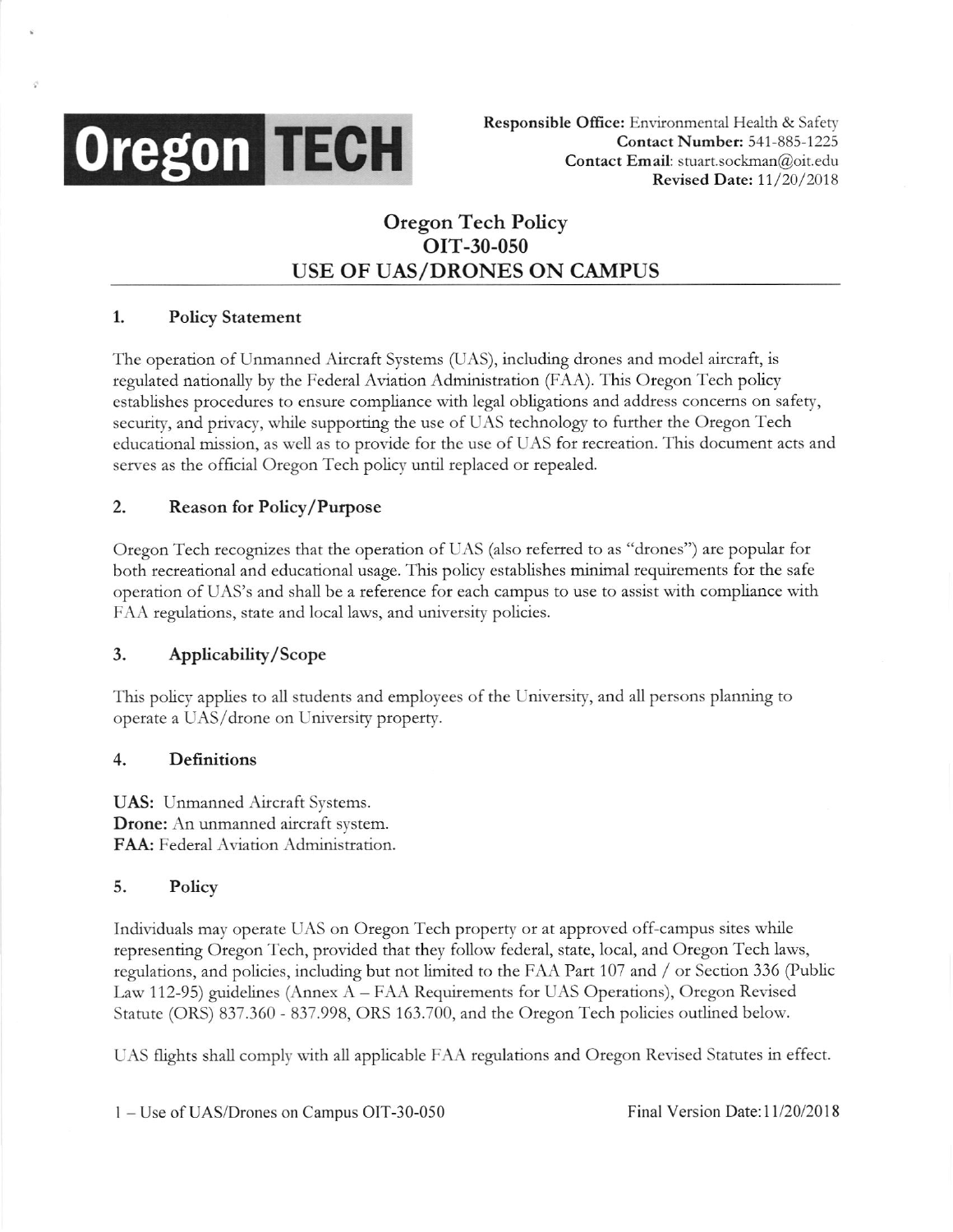UAS flights on the Klamath Falls campus **shall check in** with Sky Lakes Hospital Security at 541-274-3637 prior to flight to check for known helicopter operations, and to provide the hospital with a contact number in case of unexpected emergency flight operations. UAS shall not commence or continue flight when a helicopter is visually sighted or heard in the vicinity of the Klamath Falls campus or the Sky Lakes Medical Center.

UAS are not allowed to fly within 100 yards of anv on campus living facilities or genetally within 50 vards of other campus buildings, structures (including the solar array and geothermal power plant), or parking lots without an approved waiver from the Campus Safety, Public Affairs, and Risk Management Departments. UAS shall not be flown inside any buildings or structures without an approved, current Oregon Tech waiver. (Annex C-Campus Map with Restricted UAS Flight Areas)

UAS flights are allowed in parking lots E, F2, and H; however, LIAS are not allowed to fly over parked cars and are tequired to maintain a safe distance ftom people and vehicles. (Annex C)

UAS shall not fly within 50 yards of any outdoor gathering of people on campus, such as graduation or a sporting event.

UAS shall not be used to monitor or record sensitive or private information anywhere on campus, including the residence halls.

UAS operators desiring an exemption to any of the above policies or desiring to conduct commercials flights over Oregon Tech campuses or when reptesenting Oregon Tech must have prior written permission to conduct such operations from the Campus Safety, Risk Management, and Public Affairs Departments. (Annex B – Waiver Request for Variance from Oregon Tech UAS Policy)

UAS may not be flown on campus in winds greater than 20 mph  $/ 17$  knots  $/ 9$  m/s.

### Students

Students using UAS for recreation or as part of their education shall comply with Section 336 guidelines unless operating under the more restrictive FAA Part 107 rules or with an active FAA Section 333 waiver.

### Facultv

Faculty conducting UAS operations or research in conjunction with their official duties shall comply with FAA Part 107 regulations, except where operations are incidental and in support of students' education which are governed under Section 336 or where FAA waivers have been granted. Faculty or staff flying personal drones for recreation may comply with Section 336.

All UAS operators ate responsible for any damages caused by their actions, in-action, or negligence.

### 6. Yiolations

2 – Use of UAS/Drones on Campus OIT-30-050 Final Version Date: 11/20/2018